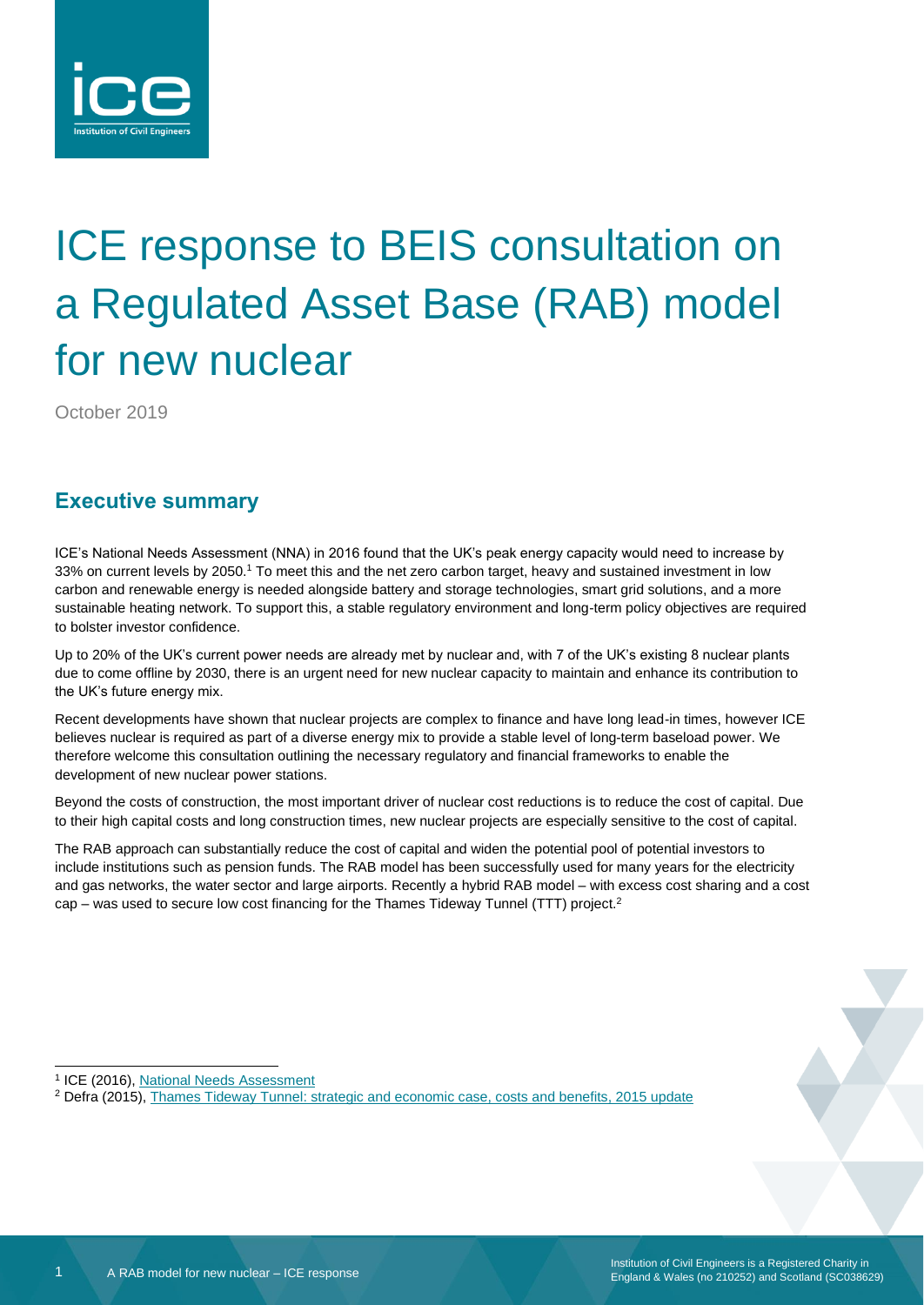

#### **Key points**

- The proposal for the RAB model is credible, but further work is now needed to develop the details of the mechanism for new nuclear projects. It will be vital to confirm and clarify important aspects including risk apportionment, construction cost overrun, time overrun, approvals and payment sequencing, particularly to ensure consumers are not unfairly burdened with risk.
- While there are some transferable lessons from TTT, including using a bidding process for determining the weighted average cost of capital (WACC), the differences between TTT and new build nuclear should not be underestimated, particularly as nuclear is of a significantly higher scale and complexity.
- A nuclear project under RAB will require close scrutiny and full transparency. The consultation recognises the important role of an economic regulator within the framework; we welcome this and consider that a body with effective capability would need to be appointed to both protect the interests of consumers and provide reassurance to investors, with Ofgem appearing the most suitable organisation.
- Government must consult thoroughly with potential investors to ensure that a framework is developed which does deliver the lower cost of capital which is central to a RAB approach. This needs to also provide confidence to investors that regulatory decisions are evidence-based and impartial.
- There must be a responsibility on the project proposer under a RAB model to have a mature design from the outset. Clearly not all risks will be known, but scope, design and exploration works should be completed before commencement of work is allowed, to mitigate the risk of scope creep or retroactive changes, taking steps to include contractors in design at an early stage.
- Consideration should be given to the type of model used in the delivery of new nuclear when awarding a RAB contract. Many infrastructure clients are taking steps to move away from a transactional arrangement to an enterprise model, with seven early adopters forming part of the Infrastructure Client Group's Project 13. This approach could deliver better outcomes on new nuclear projects, including more collaborative working, productivity improvements, better governance, data-led frameworks and earlier, strategic engagement of the supply chain.

## **Question 1: Have we identified a model which could raise capital to build a new nuclear power station and deliver value for money for consumers and taxpayers?**

We welcome the core elements of the RAB model for nuclear as proposed in the consultation. These draw on previous approaches and provide the right starting point for developing a nuclear-specific approach.

The RAB model could provide a more efficient financing solution for new nuclear investment by providing greater risksharing on construction (and other risks) and an allowance for revenue during construction. This financing model could enable pension funds to privately finance new nuclear power and drive a significant cost of capital reduction to the benefit of the end user through reduced prices. A well-designed RAB framework will enable a much wider set of investors to support the project, decreasing the risks that are shared with consumers and taxpayers and ensuring strong incentives are placed on the developer and investors to control costs and to deliver on time.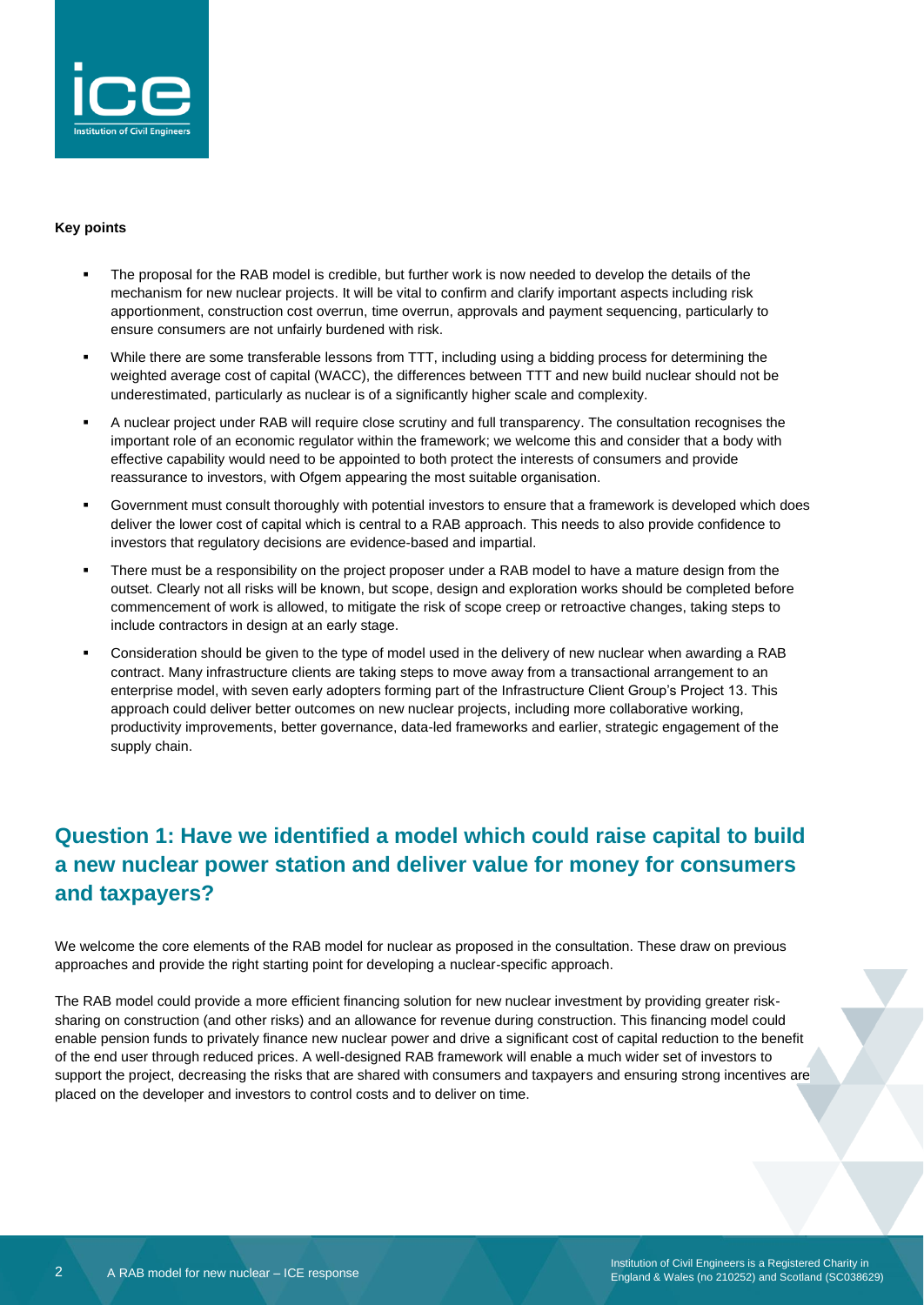

While the proposal for the model is credible, further work is now needed to develop the details of the mechanism as it will apply to new nuclear projects and to confirm and clarify important specifics. This includes risk apportionment, construction cost overrun, approvals and payment sequencing, particularly to ensure consumers are not unfairly burdened with risk.. It will also be vital to consult carefully with potential investors to ensure that an investable framework is developed which does deliver the lower cost of capital which is central to a RAB approach.

ICE's paper earlier this year on reducing the gap between project forecasts and outturns in major infrastructure projects and programmes identified a number of recommendations to create healthier expectations and attitudes toward project management, whilst encouraging a narrative shift away from cost only procurement and success metrics. In terms of scoping, there must be a responsibility on the project proposer to have a mature design from the outset. Clearly not all risks will be known, but infrastructure owners should complete scope, design and exploration before commencement of work is allowed, to mitigate the risk of scope creep or retroactive changes, taking steps to include contractors in design at an early stage.<sup>3</sup> This is particularly relevant to new nuclear, which is both high-risk and high-cost. Having this mature design in place is significant both to de-risking the construction and performance (post-commissioning) phases. Approaches exist which can ensure that the nuclear project secures its allowed revenues, power is sold in a competitive and transparent manner and all suppliers are treated equally with visibility on any cost exposures and timings.

Outside of RAB and financing models, consideration should also be given to the type of model used in the delivery of new nuclear. Many infrastructure clients are taking steps to move away from a transactional arrangement to an enterprise model, with seven early adopters forming part of the Infrastructure Client Group's Project 13.4

The underlying problems with current delivery models include, but are not restricted to, the following:

- Approaches to procurement that prioritise lowest capital cost over whole-life benefits;
- A contracting market whereby low margins are now commonplace as the largest contracting organisations race one another to the bottom on price to secure work;
- A highly transactional supply chain, which promotes adversarial behaviours and the poor allocation of project risks;
- Low levels of investment in innovation and skills development.

To overcome these problems ICE has been working with the Infrastructure Client Group (ICG) to develop new thinking around major project and programme delivery in the form of Project 13. This approach to infrastructure delivery seeks to transform current behaviors in relation to procurement, risk allocation, innovation and skills investment. On procurement value appraisal is considered in terms of whole life cost, plus the wider outcomes and benefits of a given project.

Specifically, the Project 13 business model could support better delivery of new nuclear projects under RAB in the following ways:

- Providing sufficient scope for efficiency, productivity and innovation, so that suppliers can invest in more productive methods of construction which will pay off across a larger programme.
- Long-term relationships with closer collaboration, allows suppliers and advisors to get to know their customer better and adapt and develop appropriate methods and products for their needs.
- Integration, by bringing together advisors and different levels of suppliers jointly to work with the owner the combined expertise can be used to develop and deploy innovation rather than introducing competition across contracts.

<sup>&</sup>lt;sup>3</sup> ICE (2019), [Reducing the gap between cost estimates and outturns for major infrastructure projects and programmes](https://www.ice.org.uk/getattachment/news-and-insight/policy/gap-between-estimates-and-outturns/ICE-Report-Reducing-the-gap-between-cost-estimates-and-outturns-for-major-infrastructure-projects-and-programmes.pdf.aspx#_ga=2.199774510.1239250141.1570435124-1714938937.1528710932) <sup>4</sup> Infrastructure Client Group, [Project 13](http://www.p13.org.uk/)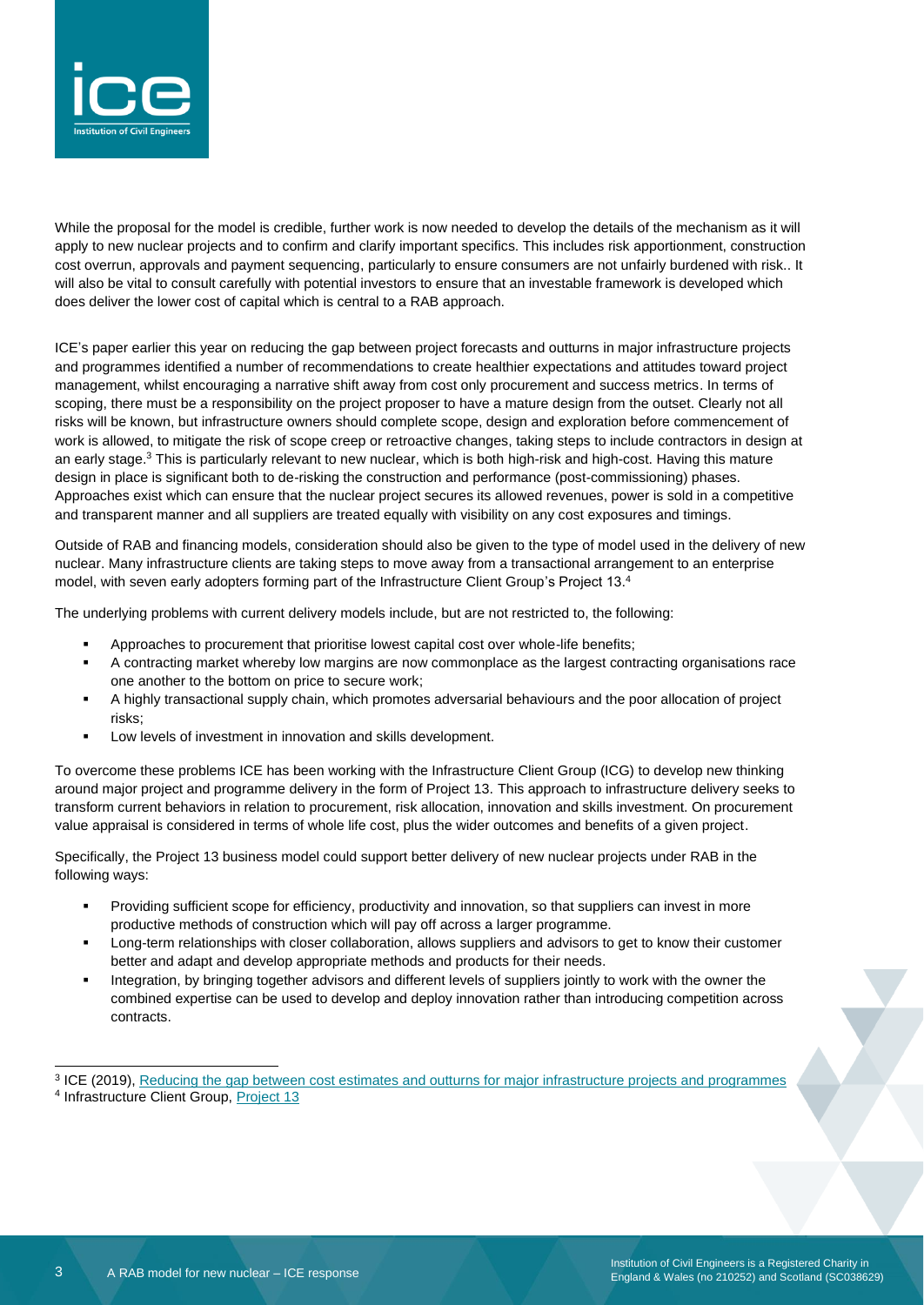

Earlier, strategic engagement of the supply chain allows better joint scoping of potential application of innovative products and processes, therefore increasing the chance of successful and productive deployment.

Taken together, this approach can mitigate risk, rather than simply transfer it as under traditional contracting models. This is particularly important in application to the RAB model in order to reduce the amount of risk that consumers and government are exposed to. The principles of Project 13 are already being trialled by six early adopters in the UK, including Sellafield Ltd on its Programme and Project Partners (PPP) model in support of the site's 100-year decommissioning programme.<sup>5</sup> The early adopters of Project 13 have committed to share their experiences and learning of the principles.

### **Question 2: Do you have any comments on the components of the Economic Regulatory Regime as described?**

N/A

# **Question 3: Do you have views on how consumer interests are protected under the proposed approach? What else should be considered to protect consumer interests?**

A nuclear project under RAB will require close scrutiny and full transparency. The consultation recognises the important role of an economic regulator within the framework; we welcome this and consider that a body with effective capability would need to be appointed to both protect the interests of consumers and provide reassurance to investors, with Ofgem as an existing independent regulator with experience of RAB frameworks appearing the most suitable organisation.

Consumers under a RAB model receive little to no return in the time before a nuclear power station begins generation. There must therefore be answers to which party and what proportion the risk of overruns and delays belong to, with a recognition that consumers' return should be consistent with the risk they are taking. Further work is also required to prevent a situation where consumers pay for a project that was started, then later abandoned.

**Question 4: Do you agree that consumer risk sharing could be value for money for consumers if it achieves a lower expected overall cost for consumers compared to a Contract for Difference model?**

N/A

<sup>5</sup> Sellafield Ltd (2019), [Supply Chain Strategy 2019/20](https://assets.publishing.service.gov.uk/government/uploads/system/uploads/attachment_data/file/797031/SUPPLY_CHAIN_STRATEGY_FINAL.pdf)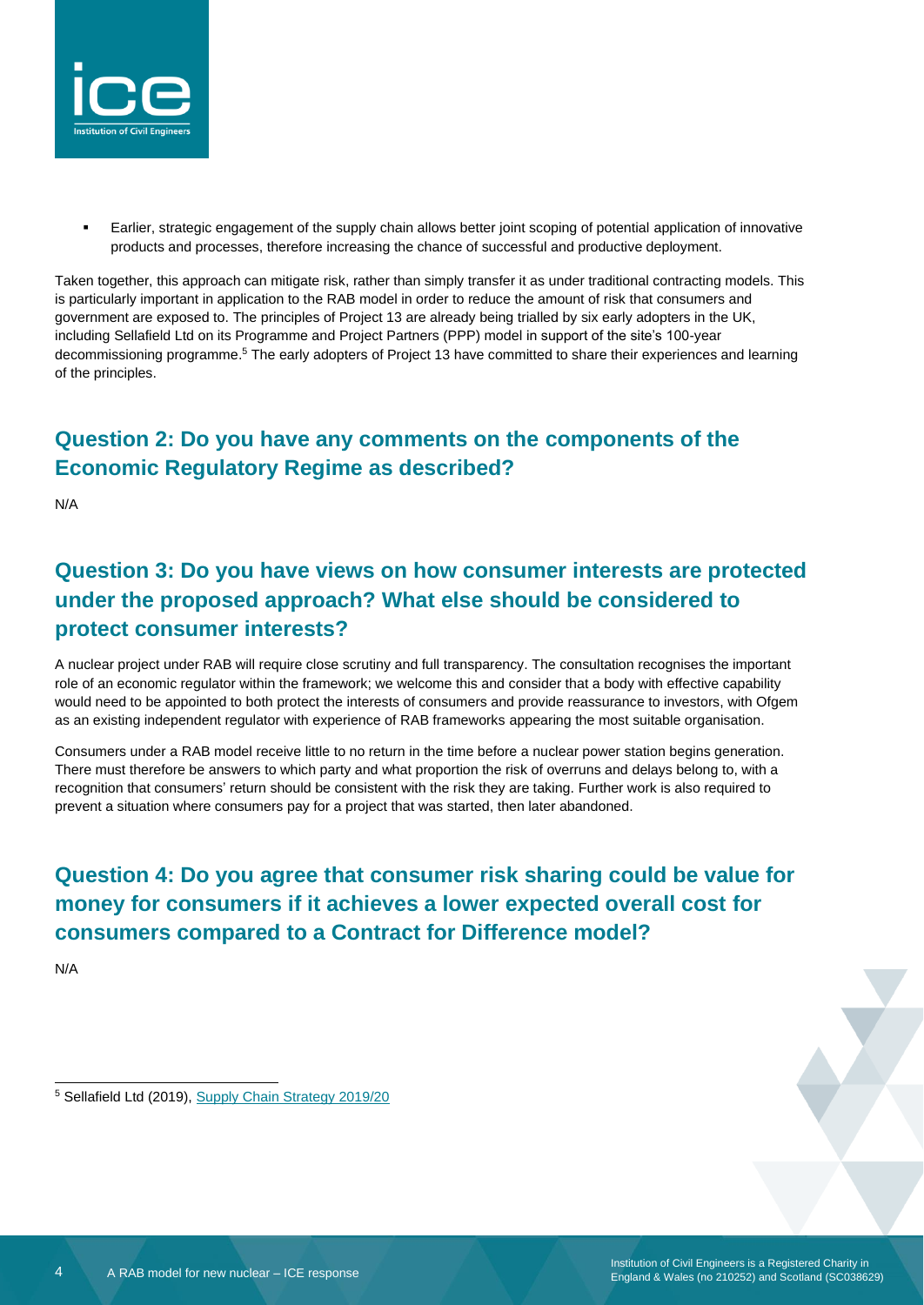

#### **Question 5: Do you have views on the potential way to design the revenue stream for a nuclear RAB model that we describe, and are there alternative models we should consider?**

The RAB model has been successfully used for many years in other infrastructure sectors, and lessons should be applied where appropriate to design a sustainable revenue stream. We welcome the consultation's commitment to make decisions on the model for new nuclear on a case-by-case basis. This could allow for a full assessment on costs and risk under a number of models, and which provides the greatest benefit to society.

There are good precedents to draw on from the CfD and Capacity Market models and we support that a 'one-size-fits-all' approach may not be suitable, with revenue arrangements potentially needing to be revisited on a project-by-project basis.

### **Question 6: Do you have views on our proposed approach to assessing a new nuclear project under a nuclear RAB model and determining whether it is value for money for consumers and taxpayers?**

It is clear that a diverse energy mix is required in the transition to net zero carbon, particularly as widening electrification of the economy is expected to be key in meeting those targets, with nuclear providing a reliable baseload power source.

However, with the fast decreasing costs of renewable power, most notably offshore wind, the role of renewables in terms of meeting generation needs, carbon reduction targets and delivering value for money is becoming ever more prominent. The cost of renewables has fallen faster than many predictions and are expected to continue to fall as efficiencies are found and technology develops further.

We support the use of a thorough and diligent value for money assessment approach in order to ascertain whether a new nuclear project should be granted a RAB licence and government support package. This should compare the project with that of other low-carbon alternatives, be they renewables, biomass or fossil fuels fitted with carbon capture technology. We welcome the proposal in the consultation for the assessment to include wider benefits outside of cost; ICE recommends that government and infrastructure owners must move away from capital cost as the most important metric when assessing project benefits, recognising the importance of whole-life economic, social and environmental value.<sup>6</sup>

The National Infrastructure Assessment identified that there is limited experience of using RAB for anything as complex and inherently risky as nuclear.<sup>7</sup> Any assessment needs to be fully transparent and recognise the full costs and risks, and should not be distorted by hidden costs or used to present costs as artificially lower. Investors need to be mindful of this when promoting projects such as new nuclear that require broad public support.

The stability of the RAB model has recently been used to attract investment for 'new' projects, the prime example of which is the Thames Tideway Tunnel, which used a hybrid variant of RAB with excess cost sharing and a cost cap to reduce risk to deliver an adequately low weighted average cost of capital (WACC).<sup>8</sup> This works differently from in the established utilities as there is no pre-existing asset base. This means the model requires expenditure to be added to the RAB as construction progresses. This expenditure is not subject to regulatory efficiency assessments in the same way, with the

<sup>&</sup>lt;sup>6</sup> ICE (2019), Reducing the gap between cost estimates and [outturns for major infrastructure projects and programmes](https://www.ice.org.uk/getattachment/news-and-insight/policy/gap-between-estimates-and-outturns/ICE-Report-Reducing-the-gap-between-cost-estimates-and-outturns-for-major-infrastructure-projects-and-programmes.pdf.aspx#_ga=2.199774510.1239250141.1570435124-1714938937.1528710932)

<sup>7</sup> NIC (2018), [National Infrastructure Assessment](https://www.nic.org.uk/our-work/national-infrastructure-assessment/)

<sup>8</sup> University of Cambridge (2019), [Financing low-carbon generation in the UK: The hybrid RAB model](https://www.repository.cam.ac.uk/handle/1810/295362)